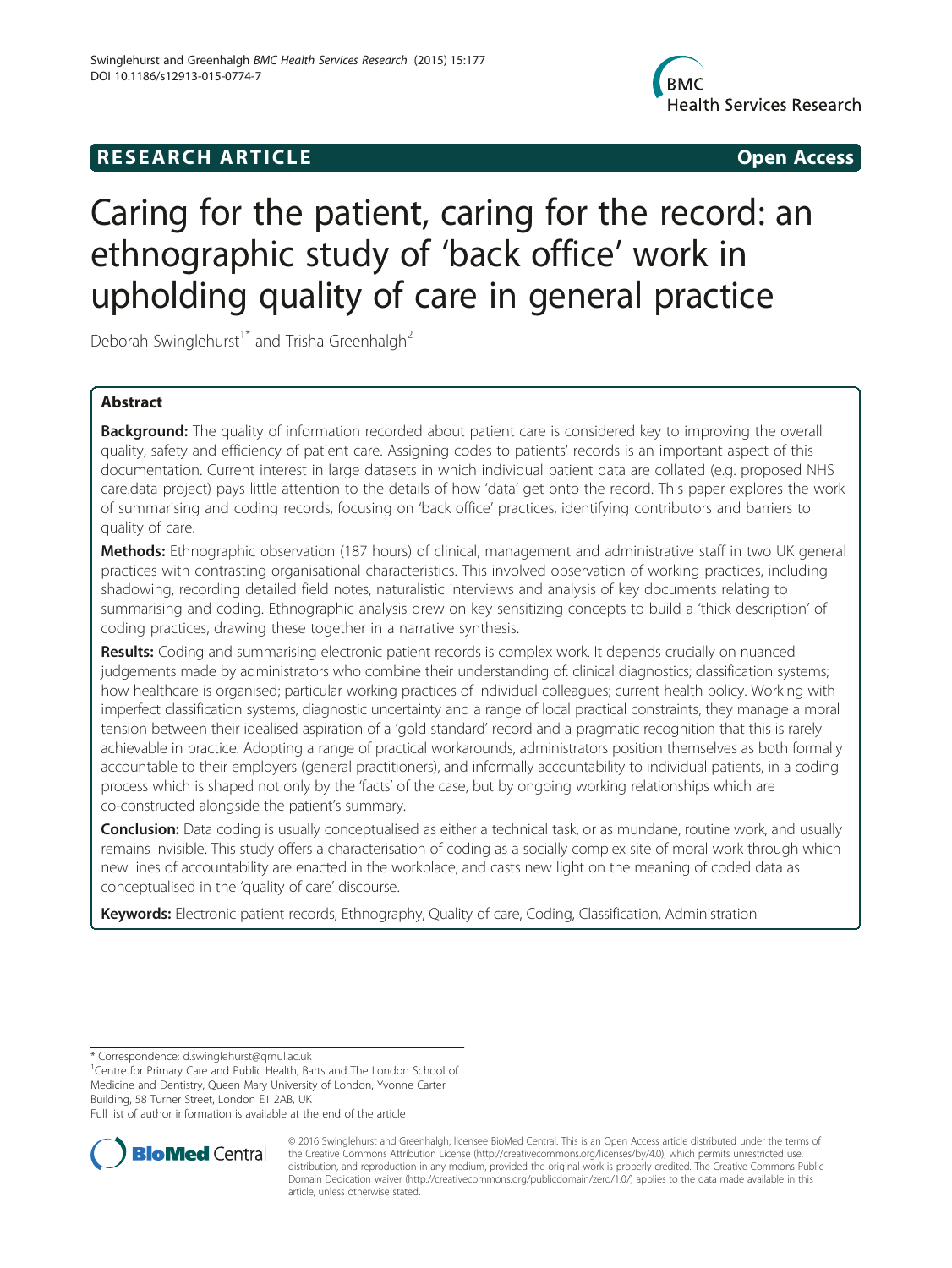## Background

The quality and integrity of information recorded about patient care is widely considered as key to improving the quality, safety and efficiency of patient care and to informing high quality health service planning [[1\]](#page-10-0). 'Data quality' hinges crucially on assigning codes to patient records and ensuring that data are comprehensive, accurate, complete, and 'fit for purpose', a key advantage of coded data being their availability to institutional audit and research [[1-4](#page-10-0)]. Although there is no single established method for ascertaining the 'quality' of this coding in terms of completeness or correctness [\[5](#page-10-0)], the idea that high quality coding is achievable and that "better infor-mation means better care" goes largely unquestioned [\[6](#page-10-0)]. Identifying barriers to clinical coding is regarded as the first step to addressing the problem of inadequate patient records [[7,8\]](#page-10-0). For example, a document entitled 'Good Practice Guidelines for GP electronic patient records', now in its fourth version, asserts (page 11):

There is a need to develop new guidance in areas such as high quality clinical records and data quality to facilitate records sharing, inter-operability and communication within a clinical safety framework [\[9](#page-10-0)].

The UK's controversial National Programme for IT, with its aspiration to a fully inter-operable networked electronic record accessible from all points of care, was formally abolished from 2010 [\[10](#page-11-0)]. But the political zeal for the principle of data capture and standardised comparative datasets remains strong: "recording data once and using it in many ways" [\[11](#page-11-0)]. This principle underpins current interest in large datasets in health care initiatives such as the NHS care.data project which seeks not only to 'improve the quality of care for all' but to enable the public to 'hold the NHS to account and ensure that any unacceptable standards of care are identified as quickly as possible' [\[6\]](#page-10-0). Well established programmes such as the UK Quality and Outcomes Framework (QOF) which (since 2004) rewards UK general practitioners financially for demonstrating performance against a range of clinical and organisational indicators (comprising 30% of practice remuneration) depend on assiduous data coding, and on a taken-for-granted assumption that the quality of care can be inferred from the quality of these data (for a critique of this assumption see [\[12\]](#page-11-0) [within this BMC special collection -please insert citation]). The emerging academic discipline of primary care informatics sees the scientific study of how to harness these 'routinely collected' data as one of its main concerns [[4](#page-10-0)]. In the setting of UK general practice, the Read code system is the standard terminology system used for coding and is compiled, maintained and updated by the Health and Social Care Information Centre [[13](#page-11-0)].

Surprisingly absent from the academic literature or policy documentation around 'routinely collected' coded data is any account of how these data emerge from practice, or what constitutes the 'work' of producing the data which underpins the normative discourse of 'quality of care'. It is nevertheless well recognised that the act of coding medical diagnoses imposes a bio-medical model and tends to carry unwarranted assertions about diagnostic certainty, when disciplines such as general practice are characterised by uncertainty and constructed through complex social interactions which are difficult to pin down [\[7](#page-10-0)]. Within the informatics literature, barriers to recording structured coded information tend to be broadly described as either 'technical' or 'socio-cultural' [\[7](#page-10-0)]. An imagined 'ideal' future situation in which these barriers will be circumvented and a highly standardised structured electronic record unhampered by imperfect data - will emerge, which reflects and informs quality of care, is a prominent current policy aspiration [[6,7](#page-10-0)[,11,14\]](#page-11-0).

Alongside this mainstream understanding of coding and its contribution to care is a sociologically informed literature in which the tension inherent in what is called the rationality-reality gap [\[15](#page-11-0)] or the fatal paradox [\[16\]](#page-11-0) between the nature of health care work and the standardisation of this work through formalising technologies and procedures (such as coding) is recognised as a site of complex moral work and worthy of investigation in its own right [[17,18\]](#page-11-0). In Bowker and Star's seminal work on classification, for example, which includes tracing the history and politics of the ICD-10 (International Classification of Diseases) we are reminded that "each standard and each category valorizes some point of view and silences another" (page 5) [\[17\]](#page-11-0), and that the work of those who do the classifying is (therefore) highly consequential.

Berg has argued strongly against becoming entrenched in the duality, or opposition, of the formal and the informal, or pitching the *'complexity of medical work'* against 'impoverished representations' of it, instead suggesting it is more productive to focus on *practices* and to consider the ways in which skilful human work bridges the rationalityreality gap [\[19,20](#page-11-0)]. Suchman who conducted ethnographic research exploring the mediating work of document coders within a legal department, has highlighted this work as one of interpretation and judgment, arguing for the importance of looking for and appreciating 'invisible work' – the work of those whose role is to make 'usable' and 'useful' (i.e. to recontextualise) in local sites of practice those technologies which may have been designed at a distance [[21,22\]](#page-11-0). Suchman identified the work of coding documents as an interweaving of tedious activity, mindful judgment and practical reasoning. Litigation support staff were found to be continuously experimenting with alternative strategies for coding documents, engaged in reflecting on and redesigning their own work practices;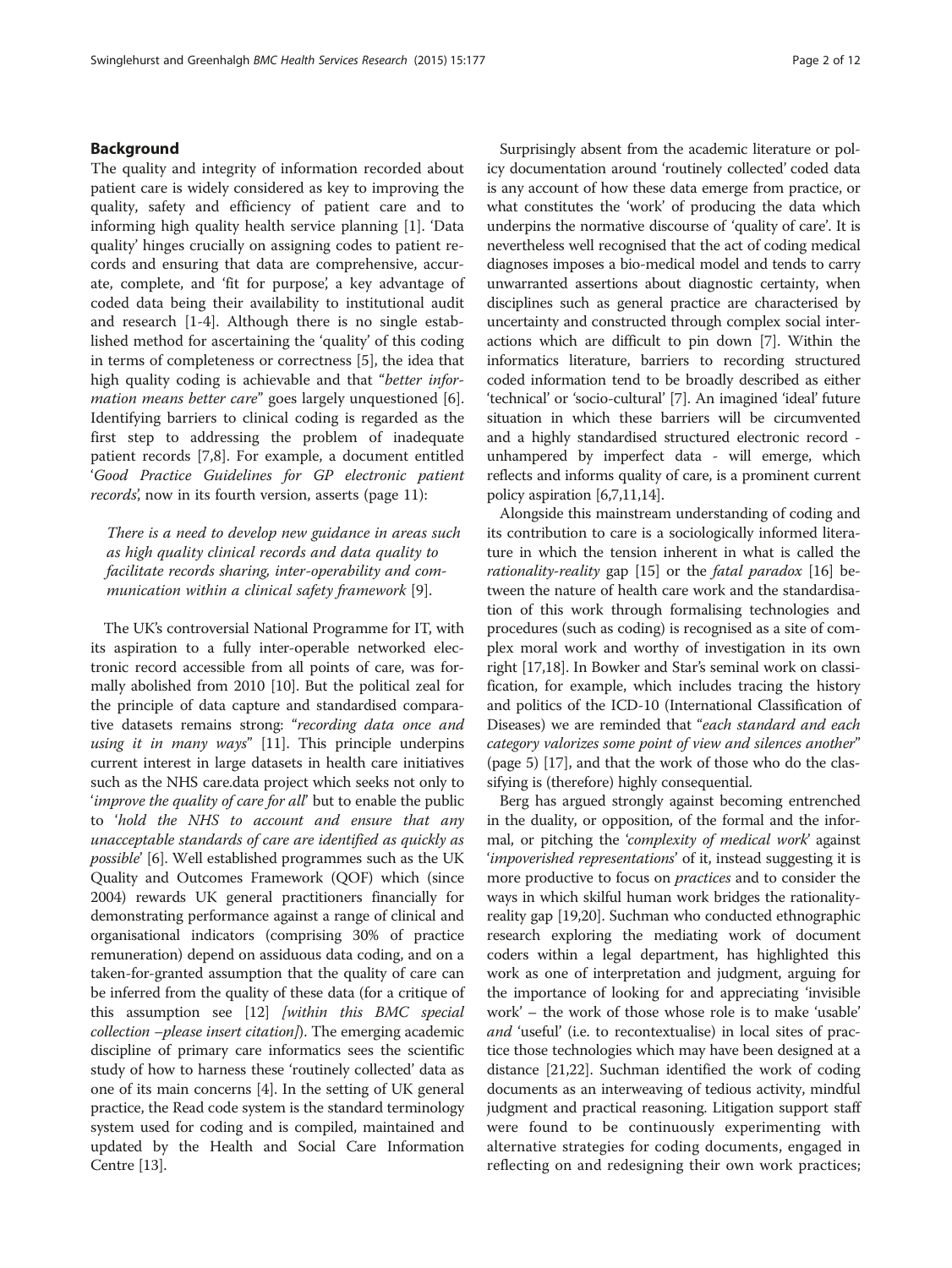work that was typically characterised in the law firm as 'routine' – and assumed to be a relatively unskilled, mindless activity – was found to involve considerable 'knowledge work' [\[22,23](#page-11-0)].

Attempts to standardise clinical terminology predate the widespread adoption of electronic patient records (EPRs) in general practice. However, the ascendancy of evidence-based-medicine, the introduction of the QOF and an increasing emphasis on accountability in the public sector coupled with the widespread use of EPRs has changed what is made possible through attention to such classification, and has resulted in substantial changes to working practices and organisational routines [[24](#page-11-0)]. Attention to appropriate coding of patients' electronic records has become an increasingly important concern.

In this research we adopted a socio-technical approach, an important premise of this perspective being that information technologies, such as the EPR, cannot be meaningfully studied in isolation from the social situations in which they are used (or, sometimes, in which they are not used, or are 'worked around') and that technologies shape – and are to some extent shaped by – human action [\[19,20,25\]](#page-11-0). Our focus in this paper is our study of the socio-technical practices of 'back office' administrative staff as they used EPRs in the conduct of their routine day-to-day work. Two particular aspects of this 'routine' administrative work which emerged as critically important to notions of 'quality' in the delivery of care in general practice were the summarisation and coding of patients' medical records in the EPR. In this paper we present detailed ethnographic analysis of this work and identify the coding of a patient's EPR as an integral part of organisational life and one around which relationships are negotiated and new lines of accountability constructed. The coded record is not simply the product of a technical process, or the work of an individual, but is the result of considerable and collaboratively organised 'care', directed at balancing the needs of the patient, the needs of the institution and a complex range of social, technical and political contingencies, as the coder strikes a balance between the 'ideal' record and that which is achievable within the constraints of normal day-to-day organisational life.

## Methods

The study was part of the Healthcare Electronic Records in Organisations study, funded by the UK Medical Research Council. NHS ethics and governance approval was granted (Thames Valley multicentre research ethics committee approval 06/MRE 12/81). The background and protocol for the study have been previously published [[26](#page-11-0)], along with a theoretical justification for the use of ethnographic approaches to study technologiesin-use in healthcare [[25\]](#page-11-0). This part of the study was

conducted in two urban UK GP surgeries (pseudonymised Clover and Beech), to which access was gained through general practitioners inside the organisations - a legitimate approach in ethnographic work [[27\]](#page-11-0) and one which favours what Stake calls 'opportunity to learn', over concerns about 'typicality' [[28](#page-11-0)]. Hammersley and Atkinson point out that "Gaining access is a thoroughly practical issue…it involves drawing on interpersonal resources and strategies that we all tend to develop in dealing with everyday life" (page 54) [\[29\]](#page-11-0). As a principle we agreed only to study organisations in which every member of staff had given informed written consent for the research to be undertaken in their organisation. A tiered approach to consent ensured that staff members could decline being directly 'shadowed' as individuals and/or decline consent to being interviewed or quoted in published work. But all members of staff had given explicit consent to our presence in the organisations as observing researchers.

The surgeries served mixed patient populations of approximately 11800 (Clover) and 12600 (Beech) respectively at the time of data collection (2007–2008). Both were providing services from converted houses in residential areas, using a clinical system called EMIS-LV which was the most widely used clinical system in the UK at the time of the study. Electronic records were used in both sites for booking appointments, clinical record keeping, prescribing and a range of ongoing institutional audits and financial activity. Clinicians, administrative and support staff in both surgeries had been using the EPR for several years and as such were accustomed to its operation. Clover and Beech scored highly in the Quality and Outcomes Framework.

DS conducted 187 hours of ethnographic observation (distributed over four months in each of the two practices) during normal working hours, in sessions which usually lasted 3–5 hours. Across the two study sites, DS observed 15 doctors; 9 nurses; 3 healthcare assistants; 9 administrative/secretarial staff; 2 information managers; 2 practice managers; 16 receptionists. This included what Werner and Schoepfle refer to as "lurking and soaking", shadowing of individual staff, recording of detailed field notes and opportunistic naturalistic interviews ("Would you be happy to talk me through what you are doing?"). Workers are typically unable to describe what they do unless they are doing it and this approach was deemed more sensitive to the particularities of local contingencies and contexts than formal interviews [[30](#page-11-0)]. We advised staff that we were keen to study routine day-to-day working practices and that there was no attempt being made to assess individuals' performance. We also collected local documents (such as protocols) relating to summarising and coding patients' records. Field notes made on site were typed up on the same day, anonymised, shared between the researchers,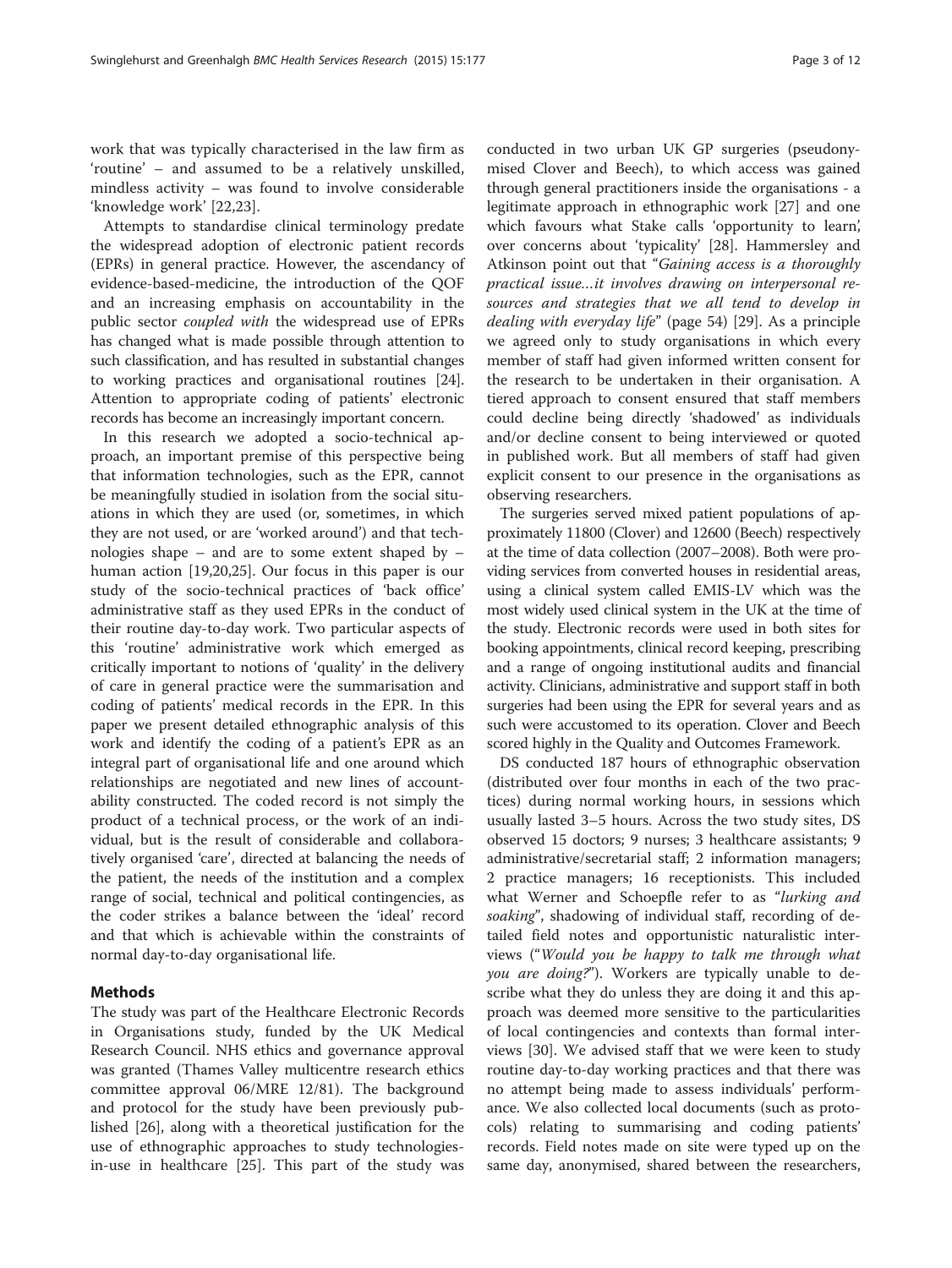and annotated with observational and theoretical notes [[31\]](#page-11-0). We sought to build a 'thick description' [\[32](#page-11-0)] of organisational life from the bottom up, adopting an interpretive perspective of organisation - a perspective which considers that 'organisational culture' is not a 'given' but is accomplished through recurring patterns of relationships and co-constructed meanings and actions [[33](#page-11-0)].

## Results and discussion

In this section we will begin by briefly describing some broad characteristics of the two study sites as context, with particular attention to their approach to new technologies and technological change. We will then draw on two extensive extracts of ethnographic field notes as a basis for examining coding and summarising practices. These field notes are presented in an Additional file.

#### Characteristics of the two study sites

Although the brief description of the two study sites in the Methods section would suggest two similar surgeries there were important differences. Both surgeries had the same number of GP Principals and similar patient list size, but Beech surgery had twice as many nurses as Clover (the manager at Clover joked "We are not paper light but we are nurse light" on an introductory tour of the practice). Clover employed almost three times as many administrative/secretarial staff as Beech. Each practice employed someone whose main role was in Information Management and Technology  $(IM + T)$ . In Beech this was regarded as a senior administrative role and was occupied by a female member of staff who had started working as a junior administrator in the practice and had gained seniority over time. In Clover the person in this role was also 'Assistant Manager' with some line management responsibilities for the administrative staff that he oversaw in a shared office. He had a background in non-NHS  $IM + T$  work prior to joining the practice several years earlier. The female practice manager at Beech had been there for over twenty years, starting her career as a medical secretary. The male manager at Clover had joined nine years ago, following a previous career in finance. Both practices were perceived by their staff as very good, congenial places to work, committed to high quality patient care.

Broadly, organisational ethos at Beech surgery was that of the 'traditional family doctor' with an emphasis on continuity of care and interpersonal relationships. The management valued teamwork and interpersonal relationships over bureaucratic procedures, the word 'team' in organisation-wide use as a descriptor of the surgery. Working relationships between clinical and non-clinical staff were close; they regularly engaged in *ad hoc* unscheduled interaction in cramped shared working spaces such as the reception area. The workforce was stable and there was much informal sharing of 'knowhow' and – at least among non-clinical staff – a significant amount of cross-over of roles (both formal and informal). For example, all members of the administrative staff were 'reception-trained'; the practice manager would provide reception cover if necessary, and practice nurses were seen greeting patients at the reception desk if the queue was long. Differences in working practices between clinicians were widely acknowledged to exist, but this was not usually framed as a problem which required an organisational 'fix' but was instead tolerated and accepted as an inevitable part of practice life. In general, the doctors and management at Beech adopted a cautious approach to new technologies; they did not regard themselves as technology innovators but were ready to adopt new technologies if convinced of the benefits to patient care.

Clover adopted a 'modern business' ethos with greater emphasis on uniformity, standards, protocols and 'customer care' practices. The management style was (relatively) 'top down' with stricter observation of roles, clear hierarchies and relatively higher levels of bureaucracy. Documents, written policies and protocols were highly valued by management and staff alike, who routinely referred to Clover as "the business" (e.g. "this side of the business", "that side of the business", "the needs of the business"). There had been a higher turnover of non-GP staff, almost all of whom had joined the practice within the last five years. Knowledge transfer was generally articulated in terms of 'training' and was usually viewed as a separate activity to 'work'. However, within each staff group (e.g. administrators or secretaries) there was much informal helping and mutual awareness of each others' working activities. As in Beech, there were disparate working practices between clinicians, but this was more readily identified by management (and administrators) as a problem demanding an organisational 'fix'. That the doctors did not work in more similar ways was sometimes regarded as an impediment to progress. The management at Clover adopted new technologies readily and took pride in being 'ahead of the game' compared to other local practices with respect to IM + T.

During the four months of data collection at Clover, the computer server was replaced with a higher specification model; there were purchases of cordless telephone handsets for administrators, portable hard drives and digital recorders; a new networked electronic 'panic alarm' system was installed, and staff began using new software for transferring electronic records between GP practices – Clover was one of the first practices in the county to do so. Plans were afoot to install plasma screens in the waiting area with a touch screen for patients to use to 'check in'; it was hoped that this would reduce receptionist hours, freeing time which could be used for more efficient coding of electronic records.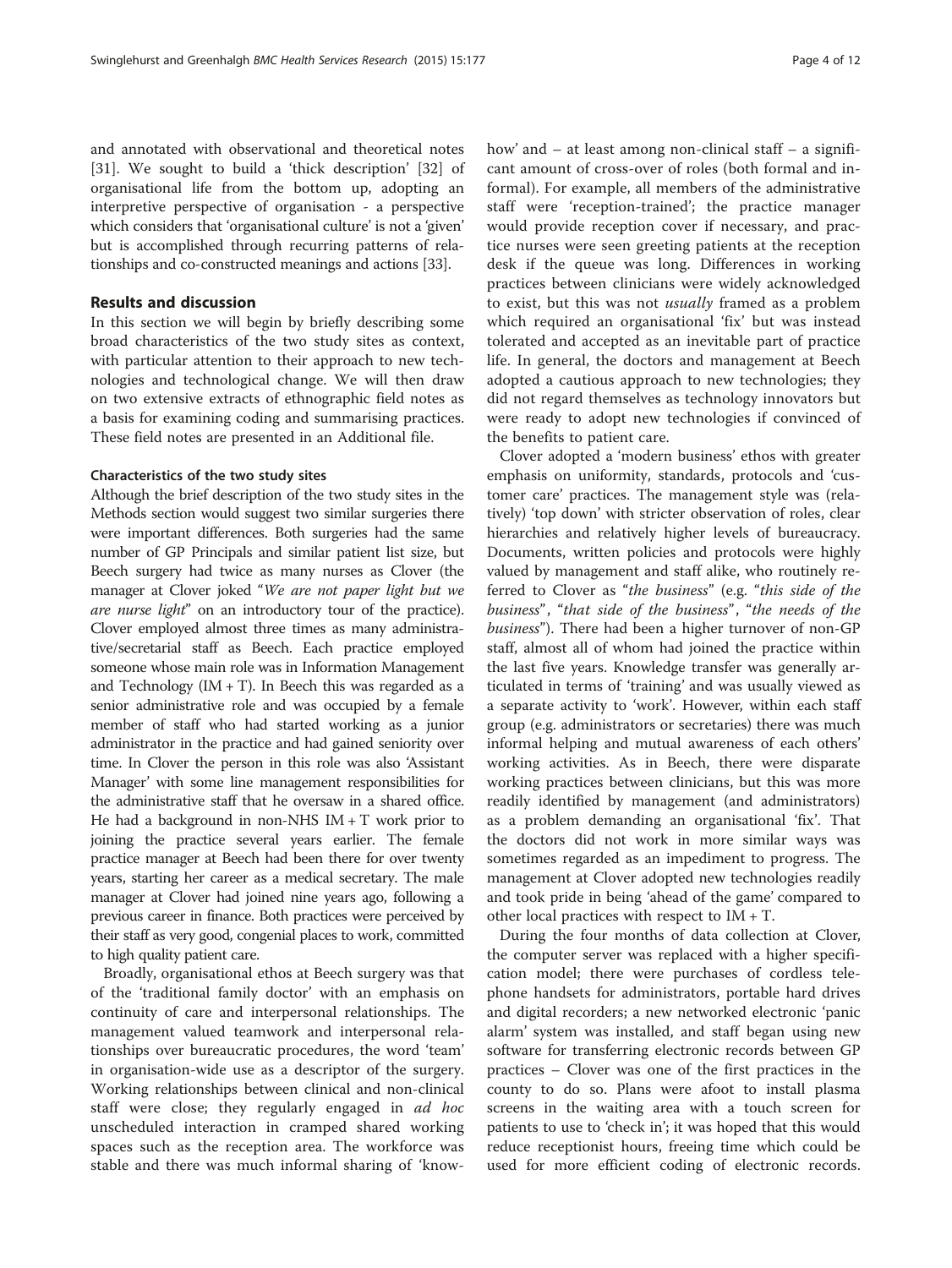Although there was broad agreement to these changes, enthusiasm was not unanimous. One GP lamented the loss of the "last personal touch" and another was concerned that his routine of going into the waiting room to call patients might be challenged under the new system. The pace of change was proving difficult for some staff. One secretary who retired (early) during the fieldwork after 22 years of service blamed the computer (specifically software called "Choose and Book") for her departure ("the computer got the better of me"; "the patients have always been my main concern here. I don't know where patients are these days - lost under piles of paper and the Choose and Book system").

## Investigating the EPR 'backstage' at a pro-technology practice

In the remainder of this paper we will draw primarily on ethnographic observations from Clover surgery - which we identify as a 'pro-technology' surgery - to reflect on the relationships between use of the EPR, organisational practices of coding and summarising patient records and notions of 'quality' in health care. The term 'backstage' from Goffman [[34](#page-11-0)] is used to describe settings that are not directly 'patient-facing', where work with and about patients (including their representations in texts and records) does not also involve interacting with patients directly. We adopt a socio-technical perspective, recognising that one cannot meaningfully study technologies in isolation from the social situations in which they are used (or not used, or worked around) and that technologies shape – and are to some extent shaped by – human action [\[19](#page-11-0),[20,25\]](#page-11-0).

We select Clover as an example of what Mitchell calls a 'telling case' (page 239) [\[35\]](#page-11-0), our explicit intention being to explore what is accomplished through coding and summarising records in a surgery that readily embraces technologies such as the EPR. Coding, in this context, is the ongoing process of assigning Read codes to patients' records (e.g. important diagnoses, investigations) and occurs both within consultations (when clinicians do the coding) and in clinical and administrative areas on receipt of important communications about patients (e.g. discharge summaries, letters from outpatient clinics). Summarising is a related process of creating a succinct list of the most salient Read codes in one part of the record ('the summary') and typically occurs when a new patient joins the practice list, or as part of ongoing processes of improving information management (at the time of data collection there were QOF points available for 'summarised' records).

## Care and 'aftercare' for the EPR: summarising the electronic patient record

At Clover surgery, the summarisation and Read coding of patient records was a high priority activity. Although

some coding was done in clinical consultations (especially by nurses doing chronic disease management reviews) [\[24\]](#page-11-0), much of it occurred in the backstage regions of the surgery and was done by administrators, with guidance from doctors. Four members of administrative staff were involved, and for two of them it was their main administrative role. There was a fourteen page practice protocol on summarising medical records which was in its second version. It opened with the words:

AIM: The aim of summarising patients' notes is to be able to easily access the past and present medical history of the patient via the computer screen. Using the protocol, information from patients' notes is entered on screen using agreed Read codes. This enables future accurate auditing to be undertaken [Reproduced from practice protocol].

The summarisation protocol went on to explain the procedure for sorting contents of the medical record and creating the summary; a list of the types of information which should be added; guidance on how to categorise summary data (as 'active' or 'significant'); three pages of "Medical Problems and Read codes" (taken from a document supplied by the local Primary Care Trust) and a page of "Common Abbreviations". The aim of summarising records was thus described in technological and institutional terms - the ease with which information can be accessed from the computer screen, with a particular reference to enabling institutional audit. The individual patient's history is juxtaposed with the needs of the institution for 'auditable' data. The implicit assumption regarding 'accuracy' of this account is something we had observed in detailed micro-analysis of clinical consultations (published elsewhere) there being a tendency for the EPR to become the authoritative source of the patient's past medical history, even when the patient was co-present, sometimes offering alternative versions of events [\[36\]](#page-11-0).

Summarising patients' records was regarded by administrators as responsible work demanding concentration. One of the summarisers liked to get into the office at 7:30 a.m. so that she could start summarising while the office was quiet and relatively free from distractions. Frequent reference was made (by administrators, manager, information manager and clinicians) to the amount of time and 'care' that went into this task. The  $IM + T$  lead explained that other surgeries did not take as much care over coding and summarising as his own staff, and one of the GPs (who was relaying concerns around the implementation of the new electronic system for transfer of records) highlighted their close attention to detail: "They [the enthusiasts for electronic transfer of records] underestimate the work that goes into record keeping… they think it just happens in the consultation but you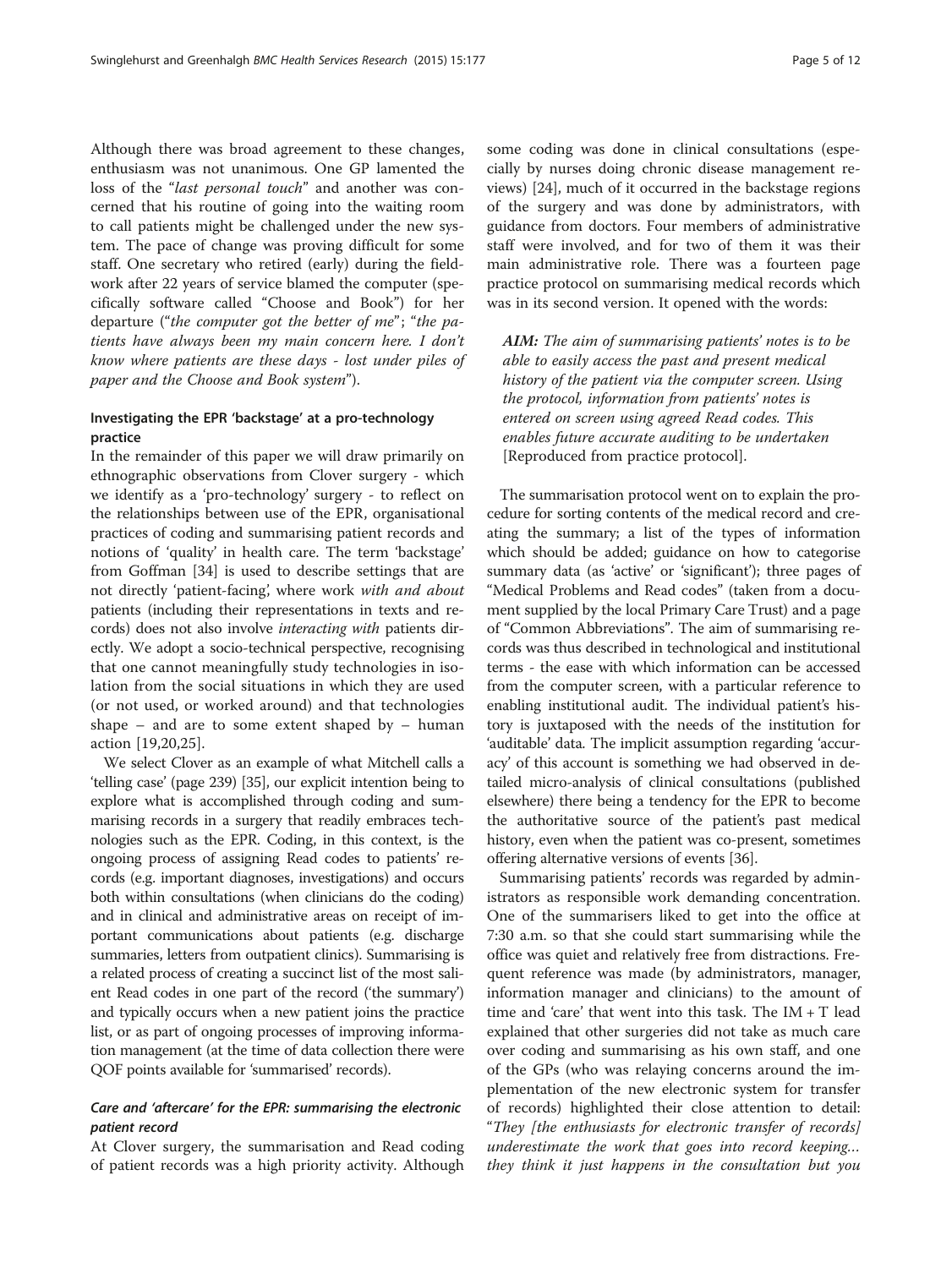only need to look at how much care goes into the records, by people like [name of summariser]" . In the words of the retiring secretary "At one time there was no need for all those admin people – but now there is a whole room of them – all because of electronic records".

Care was needed not only in creating the record but also in maintaining it - 'aftercare'. Various terms were used for this activity: "cleaning", "feeding", "cleansing", "tidying" and even "computer toilet". In Beech surgery, one doctor often went in early for morning surgery to spend time "*cleaning up*" the records of patients he was about to see, removing "clutter" and, if possible, reducing the number of 'problems' listed on the summary screen ("I can't stand it when there are 24 active problems showing  $-$  I'll tend to clean it up"). A "cluttered" or "clogged up" summary screen was regarded by clinical and non-clinical staff in both surgeries as something to be avoided if possible, there appearing to be an informally shared understanding that there is a limit to the number of 'problems' it is reasonable for a patient to have documented, a limit which related in part to the material constraints of the technology around what could be viewed conveniently on a summary screen at one time. In one consultation we observed at Clover, an elderly man returned to his GP following an X-ray of his hands which had confirmed osteoarthritis (OA) as the cause of his aching thumbs and wrists. He had been prescribed anti-inflammatory medication and was enquiring about other treatment possibilities. After the patient left the GP looked at the patient's summary screen and commented: "No one's put OA here as a problem… I don't think I'm going to put it in…I just think he's got a lot of diagnoses already" suggesting he had reached this illdefined limit. The diagnosis was entered as free text, but not Read coded or afforded the status of 'Problem' on the summary screen, making it more difficult to find in future consultations (and 'invisible' to any audit process).

In a specific example of 'aftercare' of the EPR, a doctor at Clover circulated an email to all staff explaining he was manually editing over 200 patients' EPRs. Population Manager (software integral to the EMIS clinical system which searches daily for QOF-relevant Read codes and identifies patients with 'missing' data items) was identifying these patients as 'severely mentally ill and needing reviews' (a QOF requirement) although it had become clear to him (on closer inspection of these patients' EPRs) that this was because of the abundance of Read codes for 'recurrent depression' and 'endogenous depression'. Although these codes may have been 'fit for purpose' at data entry, they were now being captured in automatic daily audits of the practice population for the purposes of a QOF target intended only for those with 'severe and enduring mental illness' (e.g. psychoses). This additional work of editing the EPRs ensured the practice

was not penalised financially for failing to offer detailed health checks to patients whose clinicians recognised did not fulfil the criterion 'severe enduring' mental illness.

That the process of creating and maintaining summaries was resource intensive was well recognised and was specifically highlighted in one of Clover's newsletters for patients, at the end of a section detailing areas of expenditure in the practice. It read:

Of course our main costs in keeping up to date are the employment of staff in updating our records and summarising our notes [Reproduced from Clover Newsletter].

Not only does this draw attention to the financial costs of summarising records, but it also constructs this activity as centrally important to 'keeping up to date' and an inevitable part of the modern GP surgery.

In Additional file [1:](#page-10-0) Box 1 we present an extract of ethnographic field notes to consider the 'care' that goes into summarising a patient's record.

To get her job done (Additional file [1](#page-10-0): Box 1) Amy drew on her knowledge of a wide range of formal and informal resources. They included texts (e.g. notebook, dictionary, Internet, different parts of the patient's existing records, summarising protocol, her 'memory' cards); specific technologies (Read codes, electronic messaging system); current health policy (QOF) and locally accepted procedures; the expertises of her coding colleague and a GP. She mapped her understanding of what Mr Oliver had 'wrong with him' against local practice policy about how problems should be categorised, her understanding of QOF, and unofficial norms about whom to seek help from (and in what order). Drawing on her working experience of the Read code formulary and her understanding of the relative importance of particular diagnoses she made judgements regarding what constitutes a reasonable amount of time and effort to spend seeking out particular codes and resolving particular 'diagnostic' dilemmas. For example, she assigned greater importance to resolving the conundrum around this patient's possible atrial fibrillation/postural hypotension than to fine tuning the coding of the patient's testicular operation. She also made personal notes ('memory' cards) about Read coding as part of an ongoing process of reflective learning.

Amy explained that she liked to summarise records as she would like her own record summarised. Another said that she felt strongly that when she was coding and summarising records she was working for the patients, whilst recognising that 'officially' she was working for the GPs. When summaries were received from other surgeries, they would start the process of summarising again, perceiving that summaries generated elsewhere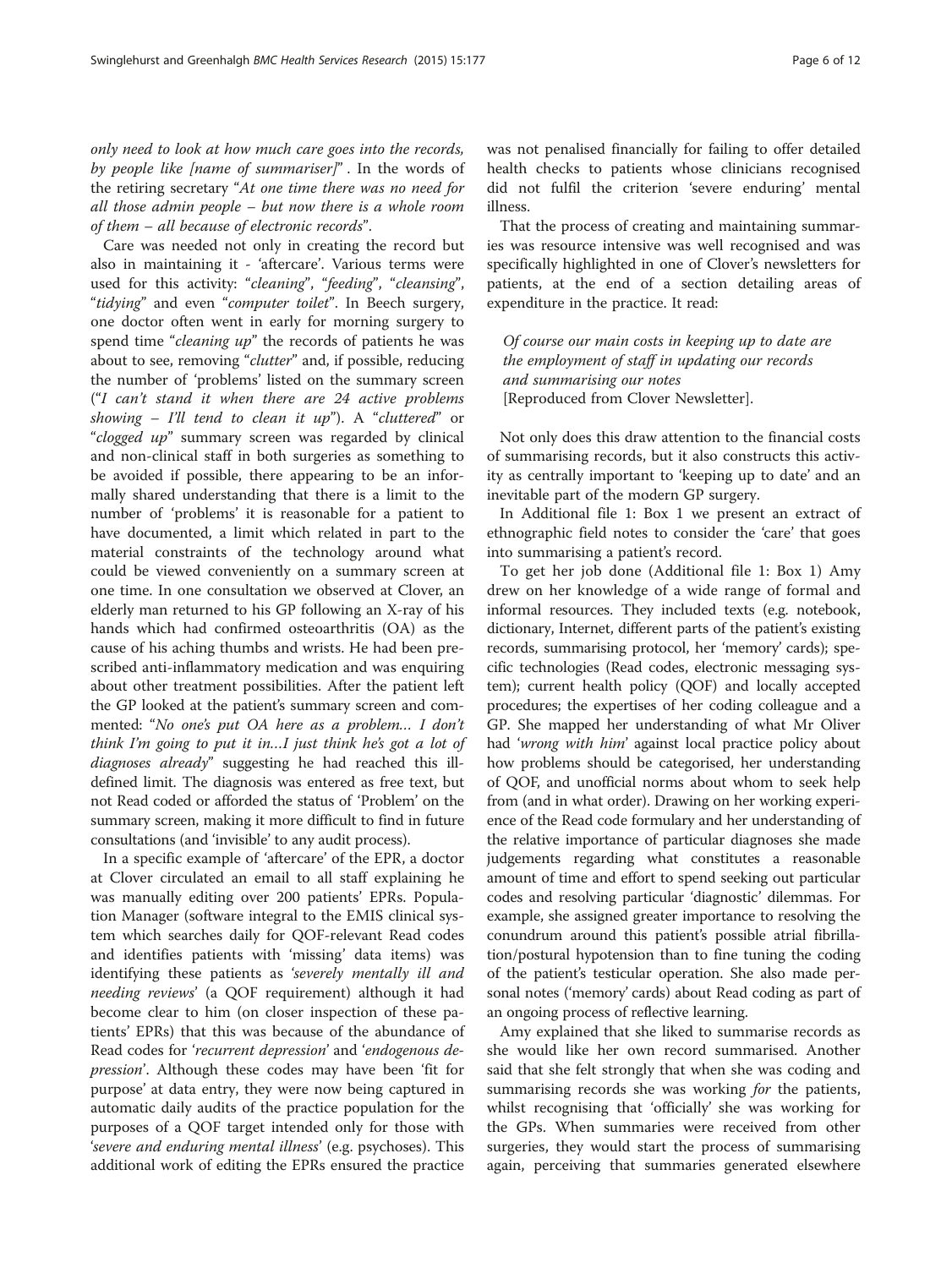were poorer in quality, missing important items and generally not to be trusted ("there are summaries and there are summaries"). The recent decision to start using GP2GP software for transfer of electronic records between practices had done nothing to change this. Summarisers continued to 'start over' with summarising, placing higher value on their own summarising judgements than those of an unknown (and anonymous) coder from a distant practice.

Local ownership of the summarising process was important to the summarisers' sense of professional identity. They took immense pride in identifying items of history that previous summarisers had missed, 'improving' summaries by extending them and annotating existing Read codes with qualifying free text. In the administrative areas of the practice, the patient's data and information in the EPR is the substrate from which administrators can carefully and creatively 'mould the EPR into shape' for its new organisational context. Through this process of building, extending and 'improving' the EPR, administrators contributed to the construction and redefinition of this new information context, building their own identities as 'good' summarisers as they went along.

The sense of being informally accountable to patients and officially accountable to GPs and the wider institution is something that we have also reported in the work of GP receptionists [[37](#page-11-0)] and was sometimes a source of tension. Although in their role as summarisers they didn't meet patients in person, working only with the patients' records (Robinson has coined the term 'patient inscribed') [[38](#page-11-0)], administrators were constantly making balancing judgements about the role of the EPR in supporting individual patient care ('patient as person'), alongside broader institutional demands for record keeping. They had built a strong professional sense of working for the patient within these institutional constraints. For the summarisers, a 'good' summary was one which was extensive, thorough and complete, in which nothing had been missed out. The GPs, by contrast, had more modest ambitions. Administrators suspected (rightly) that some of the GPs felt they spent too much time on their summaries, producing summaries which were too detailed, when something more 'basic' would do. This inter-professional contest over what constituted a high quality summary was one we witnessed on numerous occasions. Even within summarisers' own practice there was a constant tension between framing the practice of Read coding as highly responsible work ("I think it's really serious. I mean if I get it wrong it could have serious consequences") and a recognition that there are limits to how long one can spend searching for a suitable Read code that may or may not exist ("that'll have to do").

Until just before our fieldwork began, the GPs' role in summarisation at Clover Surgery had been limited to making judgements about whether and how to Read code 'new' diagnoses which were relevant to the QOF (with implications for targets, QOF-related workload and practice funding). As much QOF performance was based on activity within the previous 15 months, this determined the definition of 'new' diagnoses. Summarisers would alert GPs to these potential diagnoses as they came across them, cognisant of the fact that some diagnoses (e.g. atrial fibrillation or diabetes), were more consequential than others (such as multiple sclerosis or osteoarthritis) in institutional terms, thus keeping the 'institutional' version of the patient in mind. Once certain Read coded diagnoses were entered into the EPR the patient became part of the 'denominator population' for a range of QOF targets, with commensurate demands on the organisation to meet these (or risk forfeiting financial incentives). Institutionally, higher stakes attached to these diagnoses than to other diagnoses which might be comparable, from the patient's perspective, in terms of symptoms or impact on daily life. Accordingly, different levels of 'care' (delivered by different professionals) attached to different entries in the patient's EPR in the 'backstage' regions of the practice, some entries (or potential entries) attracting greater scrutiny than others. This careful attention to codes (or diagnoses) which aligned with institutional goals (e.g. high QOF achievement) is something we also observed in 'front stage' regions of the clinic, such as nurse-led chronic disease consultations [[24\]](#page-11-0). In the next section we consider the additional socio-cultural work that gets done as the inter-professional contest over what constituted a 'quality' summary played out in one particular aspect of the summarising routine in Clover surgery.

#### The constitution of professional hierarchies and local accountabilities

In recent months, GPs at Clover had started assisting more closely with the summarising process, the aim being that Clover would achieve a 'higher percentage of notes summarised' (itself a QOF target, and also a requirement of GP training practices). This highlighted some differences in the approaches taken by administrators and doctors and provided an opportunity for some interesting accountability work to be enacted.

One of the summarisers had distilled Clover's official fourteen page summarisation protocol into a simpler one page document which was given to each GP, called "Summarising of Patients' notes – a short overview of what we currently do!" Additional file  $1$ : Box  $2$  shows some sections of this document (the italics are our own). Although introduced as a 'short overview of what we currently do' and incorporating a detailed list of what 'we *include*' the document is also replete with requests to doctors to do things in certain ways e.g. 'For each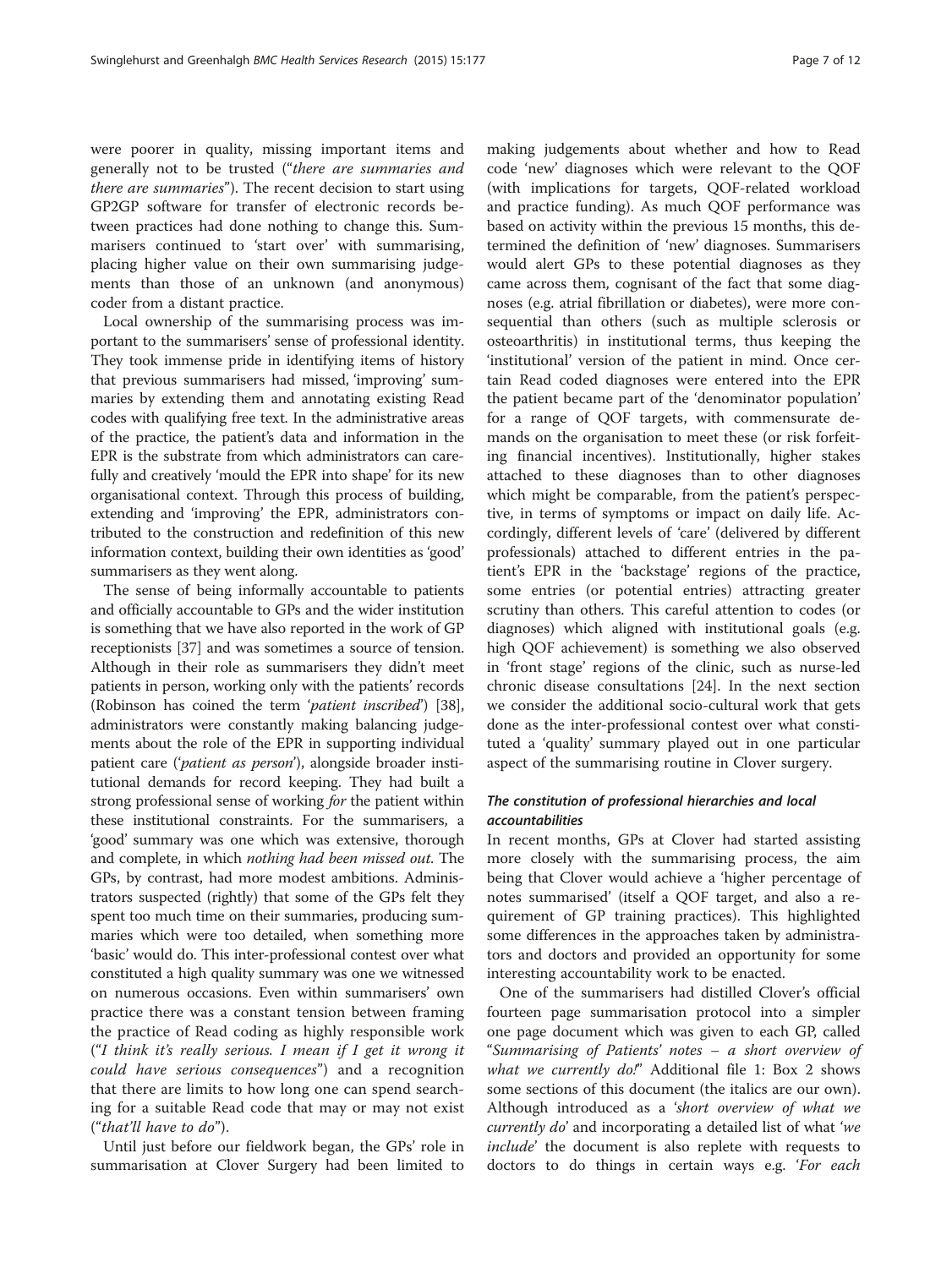## diagnosis please write the exact date of the 1st onset (not just the year please!').

An understanding of this document (Additional file [1](#page-10-0): Box 2) requires some understanding of the organisational context in which it was developed. The specific reference to 'chickenpox' - both in Amy's description of her summarising role (Additional file [1:](#page-10-0) Box 1) and (again) in this short document (Additional file [1:](#page-10-0) Box 2) - is a legacy of previous organisational history. The summarisers used to record chickenpox as a 'Minor' problem, but when doctors had advised them to include only diagnoses which they regarded as 'Significant' in their summaries, the summarisers had responded by suggesting to doctors that in certain particular circumstances (e.g. pregnancy) chickenpox might indeed be significant. An agreement had therefore been reached that chickenpox be included in future summaries as a 'Significant' problem and it had been re-categorised as 'Significant' ever since. Its appearance in this document is not simply an 'overview of what summarisers do' but a reference to a small triumph of administrators over doctors in the organisation's recent past.

In practice, a number of problems which summarisers might previously have defined as 'Minor' problems they now defined as 'Significant'. This meant they could satisfy the requirement of the official summarisation protocol (which included: "It is vitally important that nothing is missed"), exercise their wish to be thorough, and also satisfy (by means of a workaround) the doctors' request that problems which are important enough to be in the Summary should be 'Significant' ones. One of the summarisers justified this workaround further by pointing out that when doctors do home visits and take a 'summary printout' with them (a paper summary of the patient's EPR), this printout lists only 'significant' problems, not 'minor' problems. Classifying problems as 'minor' might, she said, risk compromising care for patients in this situation. This is further evidence of the tension experienced by administrators between their formal accountability to GPs and the institution, and a sense of informal accountability to patients.

As part of the recent drive to get more summaries completed, one of the GPs had developed a paper form for his GP colleagues to complete as they selected items from the patient's record for the Summary. There were separate sections for smears, past medical history (Significant Active and Significant Past), allergies, and immunisations. The section for 'Immunisations' said, in brackets alongside "(if time permits, without this paper records have to be dug out if patient enquires)". This qualifying note suggests that 'Immunisations' were not only regarded by this GP as low priority compared to other parts of the record, but constructs meanings around the relative value of time for different members of staff. It is unlikely that lack of time

would be a legitimate reason for an administrator to omit immunisations from a patient's EPR. Indeed, administrators often entered details of all immunisations into the EPR first, before tackling other aspects, painstakingly copying vaccine batch numbers and entering codes for 'place of procedure' alongside, meticulous in their efforts to ensure complete immunisation records. Arguably an incomplete immunisations record would be more troublesome to nurses in their daily work than to GPs (who rarely give immunisations outside of the annual influenza campaign and rely on nurses to run the travel clinic). The labour intensive work of 'digging out' patients' notes in the middle of a busy travel clinic is work that would likely fall to nurses and receptionists. This was one of several examples we encountered of different staff groups having different intentions and assumptions shaping what constitutes the summarised record [\[39\]](#page-11-0).

The paper form that was part of the new summarising routine for GPs was an intermediate document. Here, GPs identified what they wanted to include in the summary, without investing any time identifying specific Read codes to capture the concept. This work of matching items on the list to appropriate Read codes was passed back to the administrators, in a move which may suggest that the GPs considered that the most important judgements lay in the *selection* of items for summarisation, rather than in the Read coding itself.

Amy gave each GP five sets of notes for summarising per week, keeping a record of who had been sent which notes on an Excel spreadsheet. GPs returned their completed forms to the summarisers, listing the items they wished to be entered into the patient's EPR summary. The summarisers entered these items into the EPR one by one, choosing appropriate Read codes. Not all GPs had kept up with this workload, and whilst administrators said they were delighted that the GPs were helping them out, they were uncomfortable about the way the process was unfolding. There was concern that their protocol (Additional file [1](#page-10-0): Box 2) was not being followed and that the GPs' summaries were not sufficiently detailed. Some diagnoses were not being included and records of immunisations and cervical smears were sometimes incomplete (it is of note that the work of cervical screening is done almost entirely by nurses, who do the smears, and administrators who manage registration and recall). However, the administrators had (reluctantly) agreed that they would not do any further checking against the original medical notes (which would incur the very time penalties that this division of labour was supposed to address). They would simply enter Read codes for the selected items as the GPs requested. This was a source of significant tension for summarisers.

An integral part of the summarising routine was that a Read code ("notes summary on computer") was entered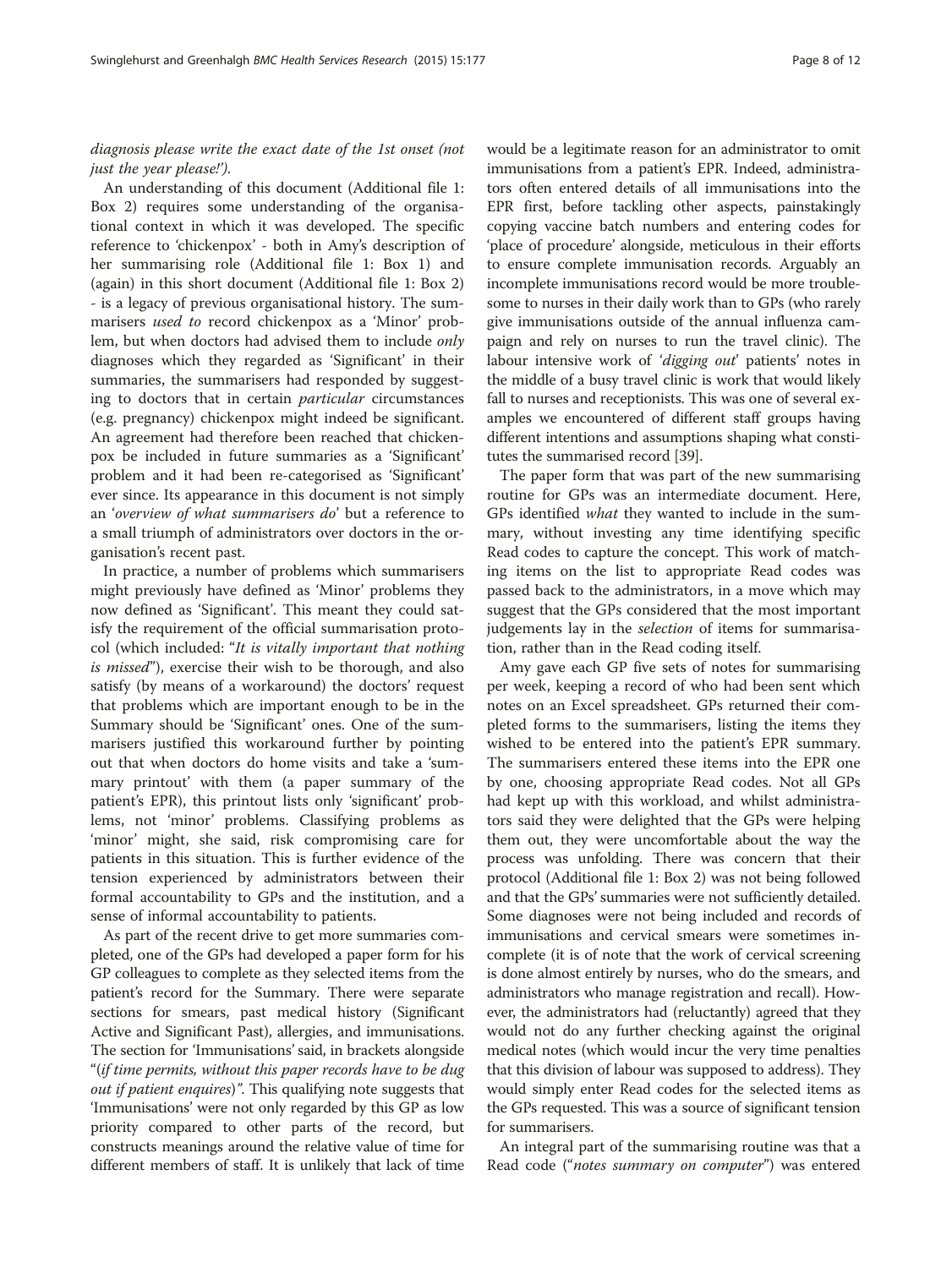into the patient's EPR when a summary was completed. This 'meta-data' or 'data about data' was a QOF requirement and itself subject to regular audit. The administrators had discussed their concerns over different standards of summarisation with the practice manager, and as a result they had identified a different Read code ("Lloyd George<sup>a</sup> and Problem Summary") which would be understood (locally) to mean that a *doctor* (rather than an administrator) had done the summary (this subtlety of meaning would be lost on transfer of records beyond the surgery). Administrators felt that this would cover them in the event of any queries, and for completeness they added a free text entry of the specific GP's initials next to the Read code. The summarisers had constructed a particular notion of summarising which they cherished and which constituted their own 'gold standard'. In this instance the EPR was being used resourcefully by administrators to facilitate surveillance of their employers (the GPs) in what seemed like a curious reversal of the usual lines of accountability.

The related organisational routines around Read coding the incoming post provided similar opportunity for contests around competing lines of accountability to be performed. Discharge letters and reports of outpatient clinic attendance received at Clover were scanned by a receptionist to produce an electronic document for circulation first to a GP and then to a coder using a document management system which was integrated with the EMIS system. The GPs read and highlighted the document electronically and decided whether any specific actions were needed, identifying these in comment boxes. Items for Read coding were highlighted in grey; a yellow highlighting function was used to make certain parts of the letters more visible to future readers. As with the summarising protocol, coders were to categorise Read codes as 'Significant'. One GP liked to do most of his Read coding himself; another occasionally did. Most doctors relied on the coders.

Coding involved three broad dimensions of increasing complexity. The technical demands of EMIS and the document management system were relatively straightforward. Letters were re-directed, notes added, and workflows 'terminated' once letters were coded. Selecting Read codes which matched the grey highlighting was more troublesome and fraught with the same challenges that the summarisers encountered. Most difficult of all was managing the social complexities of this task, in a (virtual) environment in which each GP had their own preferred ways of working. A short session of coding could generate many queries to resolve (Additional file [1](#page-10-0): Box 3).

An extract from DS' reflective journal written just after this observation read:

I was struck by the balancing act that I had been observing – by the coder's clear sense that she was serving both patient and doctor and always trying to gauge their interests. I realised that coding a record is not the unproblematic technical task which it is so often assumed to be, but a highly social phenomenon and one which involves interpretation and judgement at so many levels. Deciphering poor handwriting; contradictory entries in notes; diagnoses that have no Read codes at all; Read codes which seem 'not quite right' for the particular problem. But most of all I realised how difficult it was to make those moral judgements about whether to act on (or quietly ignore) concerns that coding may not be perfect (but can it ever be?), whether and how to craft those notes to doctors, and how to gauge how different personalities in different and particular circumstances might react to receiving such notes. As she said, all the doctors are different and do things in different ways. Mastering the coding task was much less about coding and computers and so much more about managing relationships than I might ever have imagined. How a patient's record is coded is not only (or even mainly) about 'capturing' and representing specific diagnoses as bytes of data, but is a product of complex and nuanced interactions between clinicians and administrators shaped not only by the 'facts' of the case, but the ongoing relationships which are co-constructed alongside the 'problem list'. [Extract from reflective journal]

Once medical judgements are no longer the unique province of the doctor, other staff members such as coders and summarisers have responsibilities which are not always socially recognised in the hierarchy of the surgery. On the one hand the GP's authority is undermined by the potential for work to become more distributed. The EPR's wide 'organisational reach' and its ready openness to surveillance by other members of the practice – such as administrators – opens up scope for the medical judgements of doctors to be scrutinised (and criticised) by them [\[40\]](#page-11-0). Conversely the GP's authority within the social environment of the practice is carefully maintained (see Additional file [1:](#page-10-0) Box 3). This is in part constituted through the social actions of GPs, but more importantly it arises from the reciprocity of social actions and interactions between GPs and administrators which serves to maintain the social hierarchy. Amongst the many interpretive judgements that Linda had to make, the trickiest part of the coding role was around how to 'act' in situations where 'no action' was recommended by the GPs. 'No action' never meant that no action was taken by Linda. If anything, it was when 'no action' was recommended by doctors that the coding task became most perplexing. It was in these circumstances that different perspectives on what constituted a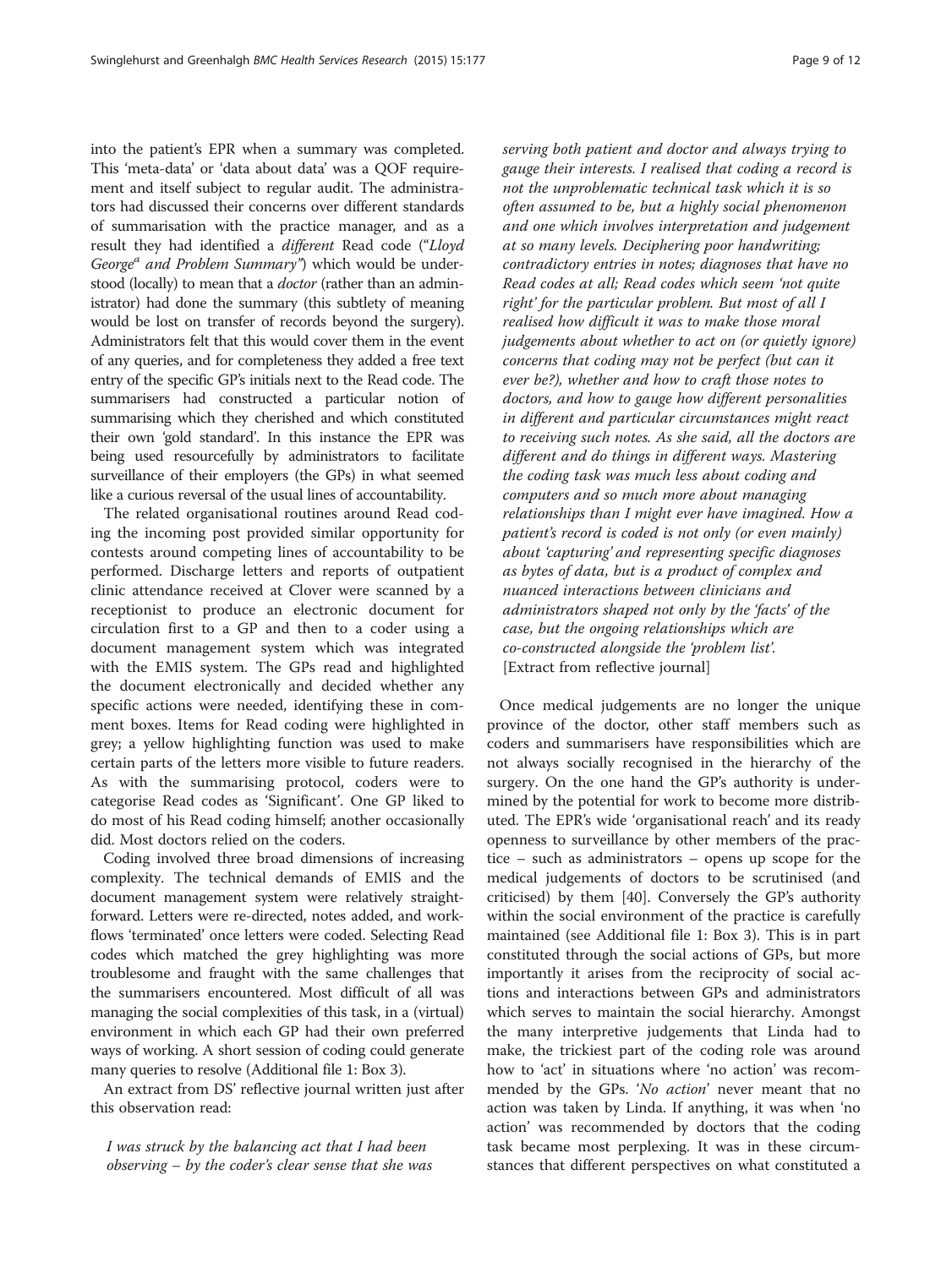high quality summary came to the foreground and her moral sense of informal accountability towards patients jostled (and often jarred) with formal accountabilities towards the doctors and the organisation [[37\]](#page-11-0). Adding to this complexity, the social negotiations which ensued were carried out primarily within virtual networks through written text, and remained visible to anyone who chose to study the 'audit' trail at a later date. The coder performed her identity as a competent, conscientious, caring worker trying to meet her informal obligation to patients. At the same time she was also creative in finding ways of respectfully engaging the GPs in a new kind of exchange where professional hierarchies and local accountabilities were being constantly renegotiated and notions of what constitutes high quality Read coding were being refined and revisited in every exchange. Linda was widely acknowledged to be particularly good at her job by GPs and management alike.

#### Conclusions

It is often widely assumed that UK primary care data is recorded by clinicians and emerges from routine clinical care in a relatively 'effortless' fashion. By contrast it is widely recognised that hospital data recording is the province of data entry clerks. This paper not only highlights coding work as an effortful accomplishment, but identifies it as work which is often routinely shared with – or delegated to – administrative staff. The work of administrators summarising and coding records is complex, socially demanding and resource intensive. It is also work which provides an opportunity for administrators to contribute to new understandings of what constitutes a 'quality' summary and patient record. This contributes in an ongoing way to the construction of the local 'information context' and to particular norms of information management which are shaped through repeated iterations of coding and summarising routines. In parallel with this, there is space for new lines of accountability to be negotiated.

The simplest but most striking observation is the extent to which the EPR is 'attended to' or 'cared for' throughout the organisation by doctors and administrators alike. It may not be surprising that such labour-intensive work is referred to using anthropomorphic terms such as 'feeding' and 'toileting'. Also striking is the 'taken-for-granted' nature of this work. Despite well recognised concerns from doctors that administrators may be paying too much attention to detail in their coding practices and an understanding by coders that the doctors want something more 'basic', the administrators were developing their status as local 'experts'.

For example, Linda was sufficiently trusted as an expert in coding and summarising that one GP had (informally) agreed with her that she may add Read codes to EPRs as she felt appropriate, and GPs regularly commented on the high quality of her work. In addition, administrators took ownership of the implementation of the electronic record transfer system, making a collective decision to 'start over' with summarising in order to maintain their own particular standards. Their redesign of work practices by producing a simplified summarisation 'protocol' for doctors (Additional file [1:](#page-10-0) Box 2) and their identification of doctors' summaries with a new Read code to distinguish doctors' work (which they perceived as poorer in quality) from their own was further evidence of their reflective and critical stance towards this important work. This attention to ongoing reflection and work redesign has been identified by researchers investigating the working practices of coders in litigation [\[22,23\]](#page-11-0) and we have described parallels in the work of reception staff in general practice as they seek to uphold the quality and safety of repeat prescribing [[37](#page-11-0)]. Linda often re-routed letters back to GPs, and was supported by them in this practice when she had concerns that some 'no action' items may need further attention, even though this was clearly a sensitive task which required careful handling and involved a certain risk to 'self' as she engaged in it.

Administrators kept in the balance two different 'versions' of the patient, the patient as individual 'person', to whom they felt informally accountable, and the patient as one of a population of patients sharing some characteristic of institutional relevance (a manifestation of what we have termed a 'dilemma of attention') [[36,41\]](#page-11-0). In parallel they also had to manage what were sometimes competing perspectives on the purpose of coded entries in the EPR, and a moral tension between their idealised aspiration of a 'gold standard' record and a pragmatic recognition that this is rarely achievable in practice. This tension became particularly evident when GPs (to whom they were formally accountable) started assisting with summarising records. This became an opportunity for redefining lines of accountability as administrators distanced themselves from what they perceived as inferior coding practices and ensured that a unique Read code was identified to distinguish doctors' coding from their own. Similar tensions occurred in the coding of incoming post and in the delicate acts of negotiation between coder and GP when disagreements arose over what constituted adequate Read coding of letters.

Although administrators were able to work creatively with the EPR in ways which *challenged* existing organisational hierarchies and constructed new lines of accountability, the exercise of this 'accountability work' was highly mediated and hedged, emotionally laden, and (on the whole) operated within constraints which favoured the maintenance of the social order in the hierarchy, even as work was being distributed and responsibilities shared. However, within every exchange between administrator and clinician around coding and summarising lay a small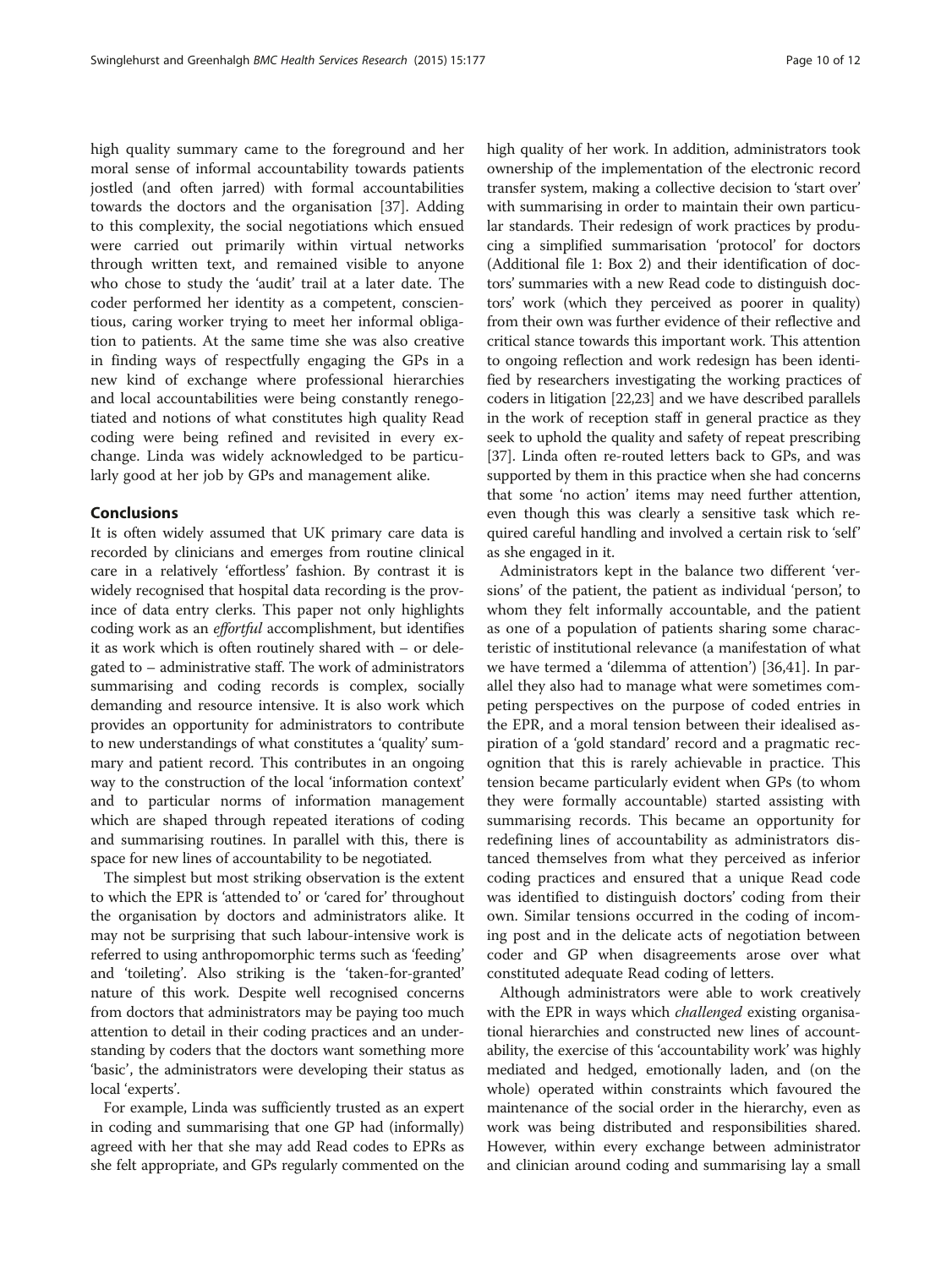<span id="page-10-0"></span>opportunity for adjustments to the social hierarchy and the possibility that the strength of influence of staff in the 'back office' might grow over time.

The tendency was for summaries at Clover to get longer and more detailed through these administrative processes, despite the widespread understanding that 'cluttered' screens were best avoided. As summaries get longer, so the potential develops that someone somewhere else in the organisation may edit or '*clean up*' the EPR, as yet further effort is invested in 'caring' for it. This collective attention throughout the organisation to producing, maintaining and editing the EPR – quite apart from the equipment and technical support that is required to keep the EPR operational – constitutes the EPR as significant and central to practice life. This 'meaning-making' around the EPR is constructed and sustained through repeated small and seemingly mundane moment-bymoment practices of organisational actors as they engage with the EPR, and with each other around the EPR.

Clover Surgery, as a 'pro-technology' case study site was a particularly well-developed example of the work of summarising and coding records. It is because clinicians, administrative and management staff were so conscientious in their efforts to do this work well that we have been able to elucidate the theoretical insights presented in this paper. We cannot make any generalisable claims about the details of coding and summarising work in other surgeries as this is likely to be operationalised in different ways in different contexts. However, we suggest that the kinds of opportunities, challenges, dilemmas and tensions that we have seen played out in our case study site, and the interdependencies between coding practices, inter-professional working relationships, institutional norms and wider socio-political context are likely to be critical to the 'quality' of patient data more widely. Administrative staff make substantial, time-consuming, and largely 'hidden' contributions to the quality of patient data, considering themselves accountable to patients as well as doctors for the quality of this work and making ongoing nuanced moral judgements about how best to act in situations of uncertainty. Current interest in large datasets and the potential for health data to be put to an ever widening array of secondary uses tends to obscure the socially complex work that lies in the details of how data gets onto the record, and we suggest that this presents an important, often overlooked agenda for research on the quality of health care.

## **Endnote**

Lloyd George is a reference to standard record cards (and envelopes) that UK NHS GPs used to document and store their medical notes before electronic records were widely used.

## Additional file

[Additional file 1:](http://www.biomedcentral.com/content/supplementary/s12913-015-0774-7-s1.docx) Box 1. Field notes on summarising (Clover Surgery). **Box 2.** Extract of document prepared for GPs by summarisers at Clover Surgery. Box 3. Fieldnotes on coding incoming post, Clover (original notes edited for brevity).

#### Competing interests

The authors declare that they have no competing interests.

#### Authors' contributions

TG was principal investigator, and DS a named co-applicant, on the original research proposal to the Medical Research Council; both authors conceptualised the study and applied for ethical approval. DS carried out the ethnographic fieldwork and led on the analysis for this paper, with supervision and critical feedback from TG. DS wrote the first draft of the paper; TG provided feedback and approved the final manuscript. Both authors read and approved the final manuscript.

#### Acknowledgements

We would like to thank the staff and patients in the general practices for their participation and our project steering group for support, guidance and advice. The work was part of a PhD study by DS, which was co-supervised by TG and Professor Celia Roberts.

#### Funding

This work was funded by a research grant from the UK Medical Research Council (Healthcare Electronic Records in Organisations 07/133) and a National Institute of Health Research doctoral fellowship award for DS (RDA/03/07/076). The funders were not involved in the selection or analysis of data nor did they make any contribution to the content of the final manuscript.

#### Author details

<sup>1</sup> Centre for Primary Care and Public Health, Barts and The London School of Medicine and Dentistry, Queen Mary University of London, Yvonne Carter Building, 58 Turner Street, London E1 2AB, UK.<sup>2</sup>Nuffield Department of Primary Care Health Sciences, New Radcliffe House, Radcliffe Observatory Quarter, Woodstock Road, Oxford OX2 6GG, UK.

#### Received: 29 August 2014 Accepted: 27 February 2015 Published online: 23 April 2015

#### References

- 1. Majeed A, Car J, Sheikh A. Accuracy and completeness of electronic patient records in primary care. Fam Pract. 2008;25:213–4.
- 2. Thiru K, Hassey A, Sullivan F. Systematic review of scope and quality of electronic patient record data in primary care. BMJ. 2003;326:1070.
- 3. de Lusignan S. The optimum granularity for coding diagnostic data in primary care: report of a workshop of the EFMI Primary Care Informatics Working Group at MIE 2005. Inform Prim Care. 2006;14:133–7.
- 4. de Lusignan S, van Weel C. The use of routinely collected computer data for research in primary care: opportunities and challenges. Fam Pract. 2006;23:253–63.
- 5. Jordan K, Porcheret M, Croft P. Quality of morbidity coding in general practice computerized medial records: a systematic review. Fam Pract. 2004;21:396–412.
- 6. NHS. Your records: Better information means better care. NHS Choices. [http://www.nhs.uk/NHSEngland/thenhs/records/healthrecords/Pages/](http://www.nhs.uk/NHSEngland/thenhs/records/healthrecords/Pages/care-data.aspx) [care-data.aspx.](http://www.nhs.uk/NHSEngland/thenhs/records/healthrecords/Pages/care-data.aspx) 2013.
- 7. de Lusignan S, Wells SE, Hague NJ, Thiru K. Managers see the problems associated with coding clinical data as a technical issue whilst clinicians also see cultural barriers. Methods Inf Med. 2003;42:416–22.
- 8. Lusignan D. The barriers to clinical coding in general practice: a literature review. Inform Health Soc Care. 2005;30:89–97.
- 9. Department of Health, RCGP, BMA: The Good Practice Guidelines for GP electronic patient records v4. Downloadable from: [http://www.dh.gov.uk/](http://www.dh.gov.uk/prod_consum_dh/groups/dh_digitalassets/documents/digitalasset/dh_125350.pdf) [prod\\_consum\\_dh/groups/dh\\_digitalassets/documents/digitalasset/](http://www.dh.gov.uk/prod_consum_dh/groups/dh_digitalassets/documents/digitalasset/dh_125350.pdf) [dh\\_125350.pdf](http://www.dh.gov.uk/prod_consum_dh/groups/dh_digitalassets/documents/digitalasset/dh_125350.pdf). 2011.